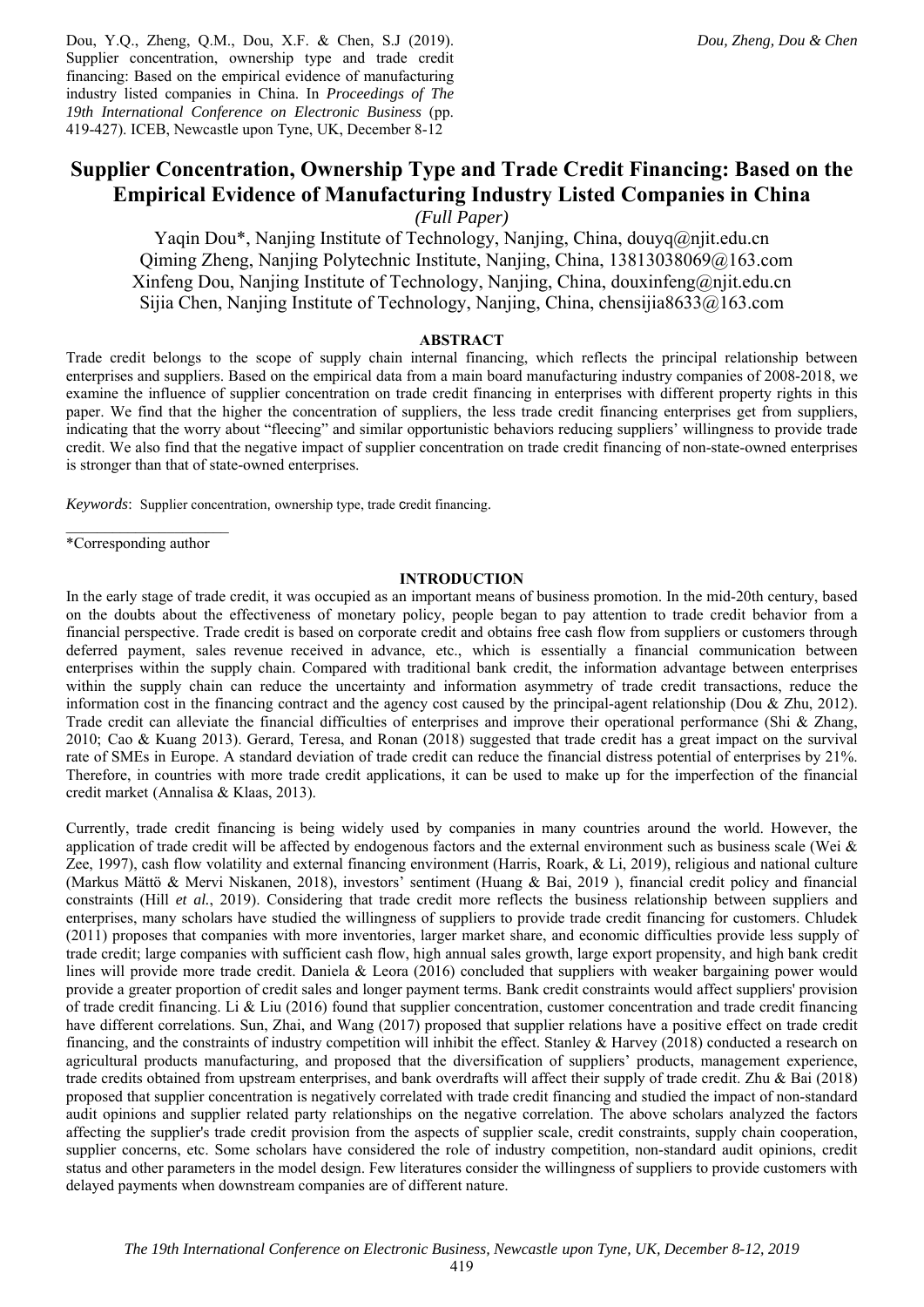As an easy-to-obtain and low-cost financing method, trade credit financing has a high universality in the financing activities of Chinese enterprises. However, at present, China's trade credit is still spontaneous. Due to the excessive fragmentation of trade credit and the difficulty of supervision, China's trade credit supervision system is incomplete and there are fewer supervision channels, resulting in the enterprise's account receivables being too old and unable to be used. Issues such as recovering bad debts are constantly emerging. The existence of these problems has caused certain obstacles to the popularization of trade credit financing methods. Therefore, under the current situation, it is very important to conduct research on trade credit financing, analyze the impact of supplier concentration on trade credit financing in the supply chain network based on the consideration of the nature of property rights, and find out the corresponding countermeasures.

The historical and institutional background of China's economic development determines the natural advantages of stateowned enterprises in economic transactions, which may lead to differences in the impact of trade credit on different ownershipstructured enterprises. Regarding the consideration of the difference in the nature of property rights in the research of supply chain management and corporate relations, Bao & Zhao (2016) found that the concentration of private enterprise suppliers is significantly positively correlated with corporate risk. With the maturity of the Internet platform and the weakening of the enterprise, the positive correlation is relatively weak in state-owned enterprises. Zhou (2017) based on the consideration of the nature of property rights, the study found that when the primary supplier of private enterprises is a state-owned enterprise, the negative relationship between supplier concentration and corporate performance is more significant These documents have not yet dealt with the relationship between supplier relationships, property rights and trade credit financing. Zhang, Zhong, and Peng (2018) found that compared with state-owned enterprises, there is a more significant reverse "U" relationship between the concentration of non-state-owned enterprise customers and the supply of corporate trade credit. This paper focused on the impact of customer concentration on the willingness of corporate credit supply.

In summary, the literature has explored the relationship between supply chain relationships and business operations or trade credit from different perspectives and also discussed the impact of supply chain concentration on corporate risk and corporate performance for companies with different property rights. At present, the researches on supplier concentration, property rights and trade credit financing are rare. Therefore, this paper takes the 2008-2018 Shanghai and Shenzhen Stock Exchange A-share manufacturing listed companies as a sample to conduct an empirical analysis of the above issues. The aim is to reveal the influencing factors of trade credit financing from the perspective of supplier concentration and try to incorporate the economic effects of property rights into the theory of supply chain relationship management and provide decision-making suggestions for internal financing activities in the supply chain relationship network.

## **THEORETICAL ANALYSIS AND RESEARCH HYPOTHESIS**

## **Supplier Concentration And Trade Credit Financing**

According to the theory of new institutional economics, the more specific the asset investment is, the lower the application value will be in other best uses, which will easily increase the opportunistic risk of contract fulfillment and negotiation. The high concentration of suppliers means that upstream suppliers themselves have more investment in intangible assets related to the establishment of customer relationships. This will lead to an increase in the cost of conversion between the two parties, which will increase the risk of suppliers being "ripped" by customers. As a result, suppliers may lose interest in providing customers with a larger share of trade credit to reduce the chances of customers being squeezed into quasi-rents. Based on the theory of industrial organization, Michael Porter proposed the famous five-force competition model, pointing out that when the cost of switching suppliers is high, its bargaining power is weak. Higher supplier concentration will weaken customers' negotiating ability and companies will be required to pay in advance or be cut off. Suppliers form a strong position in the product market competition, which not only can bring the threat of termination of cooperation to upstream and downstream enterprises, but also impose capital squeeze on upstream and downstream enterprises (Dou, Ba, & Wu, 2014). In addition, the larger the large-scale purchase of the enterprise, the greater the risk that the supplier will bear, and the customer may be required to increase the proportion of the current purchase and reduce the purchase price (Ma, Zhang, & Yi, 2016). Therefore, this paper proposes based on the opportunistic hypothesis:

Hypothesis 1a: Supplier concentration has a negative impact on corporate trade credit financing.

American economist Manco Olson proposed the "free rider" theory in "The Logic of Collective Action: Public Interest and Group Theory". Due to the "free rider" problem, retailers may increase their cash purchases to other suppliers after obtaining trade credit financing, suppliers that provide trade credit bear all the costs but only get a portion of the benefits. Therefore, suppliers who account for a large share of retailers' purchases are willing to provide trade credit (Jiri, Evgeny, & Alex Yang, 2019). That is, when the enterprise purchases from the supplier on a large scale, the supplier will give more purchase credits. According to the theory of price discrimination, monopolistic suppliers often adopt differential pricing strategies in order to obtain excess profits. In order to stabilize the commodity settlement price, the supplier will unify the customer purchase price and impose price discrimination on different customers through the difference in trade credit supply (Schwartz & Whitcomb, 1979). As a result, suppliers will provide large retailers with a large credit share or a longer credit period to hide the information from the sale. At the same time, the stronger the bargaining power of retailers who buy more services from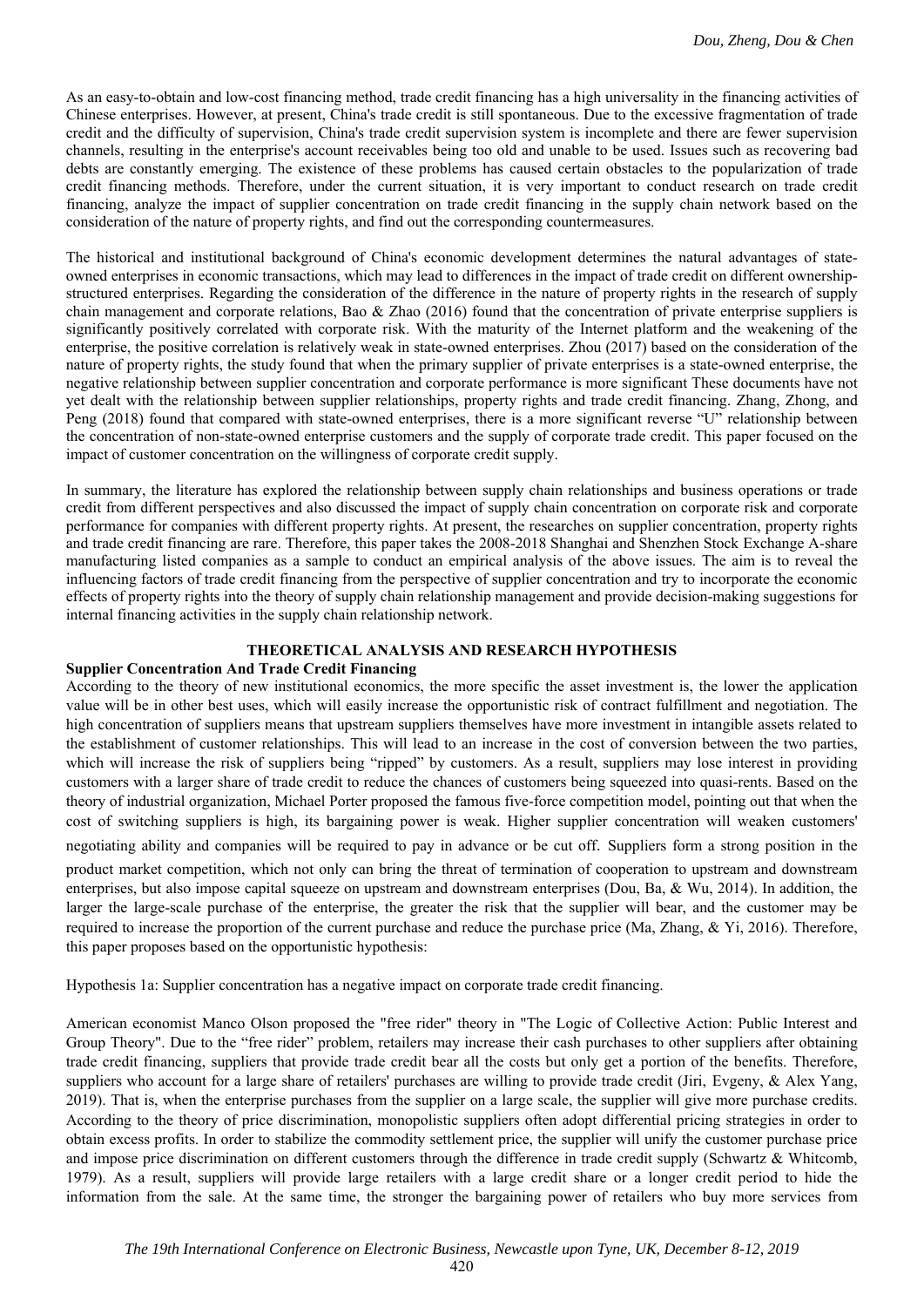(2)

suppliers, the more trade credits they receive (Giannetti, Burkart, & Ellingsen, 2011). In a collaborative supply chain, the core suppliers will actively develop trade credit financing plans for capital-constrained retailers to motivate retailers to order larger quantities of goods (Dou & Zhu, 2012). Therefore, this paper proposes the opposite hypothesis of hypothesis 1b based on economies of scale and synergistic effect:

Hypothesis 1b: Supplier concentration has a positive impact on corporate trade credit financing.

# **The Effect Of Property Rights On The Relationship Between Supplier Concentration And Trade Credit Financing**

With economy entering into a new normal in China, the nature of property rights plays a more prominent role in the behavior of enterprises. State-owned holding means that the government provides invisible guarantee for state-owned enterprises. Therefore, when the state-owned enterprises deal with small and medium-sized private enterprises, they usually do not need to guard against similar opportunistic behaviors such as "ripping off". Generally, if there are a large number of related party transactions between suppliers and customers, even if both parties make special investment, they are rarely likely to be locked by partners. According to the relevant statistics of CSRC, compared with private enterprises, state-owned enterprises have more connected transactions. Therefore, if the opportunistic hypothesis has stronger explanatory power, the negative impact of supplier concentration on business credit will be relatively small for state-owned enterprises. Compared with small and medium-sized private enterprises, state-owned enterprises have more abundant resources, more choice space for suppliers, relatively small cost of switching suppliers, and are not easily threatened by suppliers. In addition, the state-owned enterprises have more sources of financing and the willingness to use trade credit financing is not as strong as that of non-state-owned enterprises, so the impact of supplier concentration will also be weak.

On the other hand, as China's economy changes from high-speed growth to high-quality development, the business objectives of state-owned enterprises are no longer limited to the pursuit of performance. When managers make business decisions, they should not only consider the business results, but also bear multiple social responsibilities such as employment and environmental protection. However, private enterprises pay more attention to their business performance and future growth, and their business objectives are relatively single. Therefore, compared with the state-owned enterprises, the private enterprises have stronger motivation to increase innovation investment and enhance competitive advantage by using the synergy effect of supply chain relationship network. There is no doubt that suppliers are more willing to provide trade credit financing to competitive customers. The management defense of state-owned enterprises significantly reduces the quality of information disclosure, while the management defense of private enterprises significantly improves the quality of information disclosure. High quality information disclosure can improve the relationship between supply chain partners, and close cooperation between suppliers and private enterprises will certainly stimulate their willingness to supply trade credit. Therefore, we continue to put forward hypothesis 2 in the form of opposite hypothesis on the basis of hypothesis 1:

Hypothesis 2a: negative effect of supplier concentration on trade credit financing is more significant in non-state-owned enterprises.

Hypothesis 2b: positive effect of supplier concentration on trade credit financing is more prominent in non-state-owned enterprises.

### **RESEARCH DESIGN**

# In this paper, models (1) and (2) are constructed to test the research hypotheses mentioned above:  $TC_{it} = \alpha + \beta_1 TOP5S_{it} + \beta_2 DTA_{it} + \beta_3 CF_{it} + \beta_4 ROA_{it} + \beta_5 GROWTH_{it} + \beta_6 SIZE_{it} + \sum YEAR + \varepsilon_{i}$  (1)  $TC_{it} = \alpha + \beta_1 TOP5S_{it} + \beta_2 OWNER + \beta_3 DTA_{it} + \beta_4 CF_{it} + \beta_5 ROA_{it} + \beta_6 GROWTH_{it} + \beta_7 SIZE_{it} +$

 $\Sigma YEAR + e_i$ 

**Research Model And Variable Definition** 

Models (1) and (2) are the main models used in this empirical study. In order to control the annual fixed effect, the annual dummy variable is added to the model.

# *Explained variable*

In a purchase transaction on credit with a supplier, upstream and downstream companies often give credit sales quotas based on the business credit of an enterprise, thereby forming a short-term financing of the enterprise, namely trade credit financing. We use the results of "(accounts payable + notes payable) / total assets at the end of the year" to define trade credit financing (TC).

# *Explanation variables*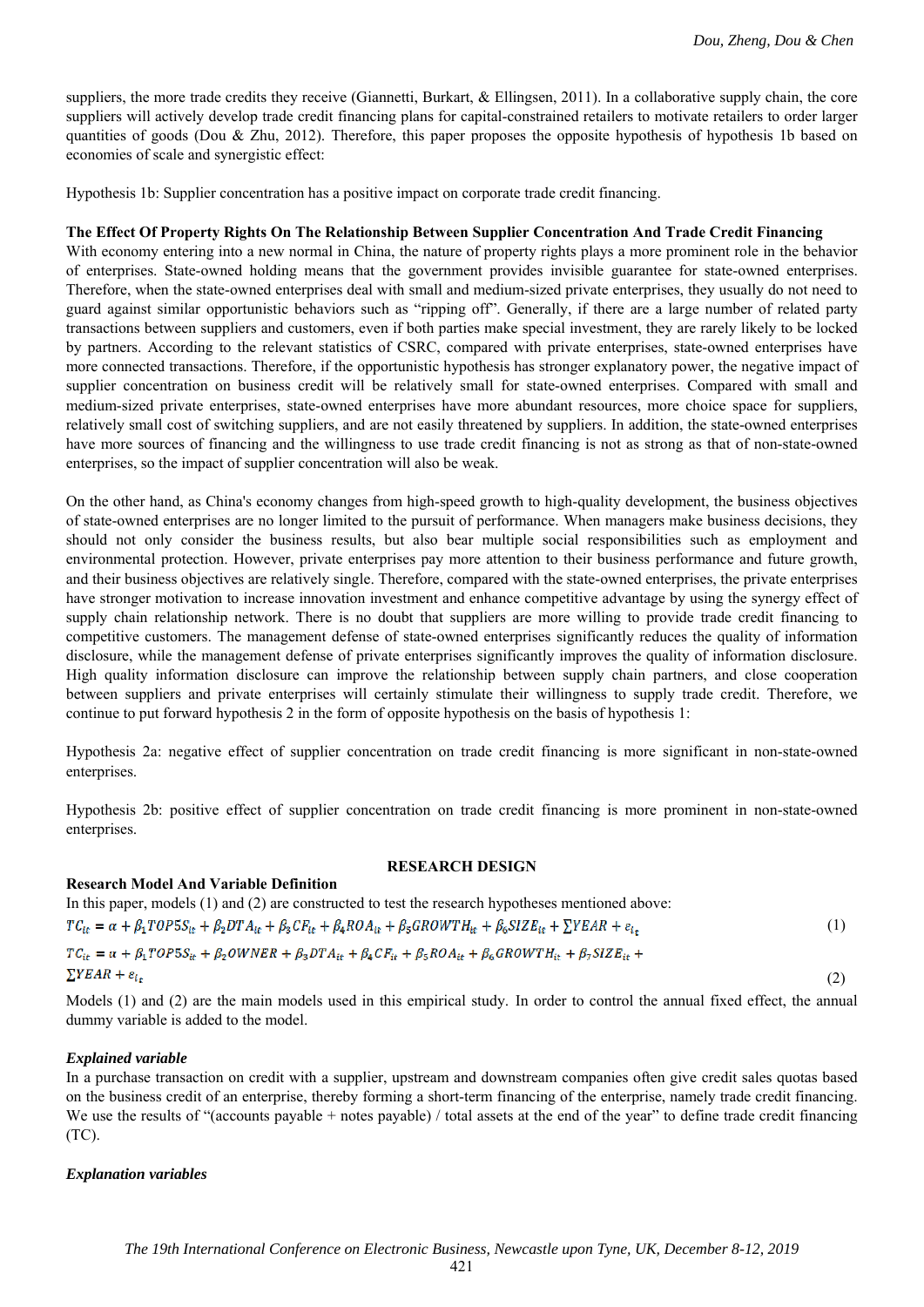①Supplier Concentration (Top5S). We draw on the definitions in the references to measure supplier concentration (Sun, Zhai, & Wang, 2017). The larger the value of Top5S, the higher the company's supplier concentration.

②Owner. According to the definition of the company's actual controller, state-owned holdings take 1, otherwise take 0.

## *Control variables*

With reference to relevant references, trade credit financing is affected not only by the concentration of suppliers and the nature of property rights, but also by other variables. Therefore, the following control variables are defined in this article.

①Asset-liability ratio (Dta). It reflects the financial status of the enterprise. In general, companies with low asset-liability ratios have less risk of debt repayment, the company's financial situation is better, and it is easier to obtain trade credit financing. On the other hand, companies with higher asset-liability ratios have greater demand for trade credit financing.

②Cash flow (CF). It reflects the situation of the company's capital flow. Generally, companies with better cash flow conditions have lower operating risks and are more likely to obtain trade credit financing. On the other hand, companies with sufficient capital flows may have less demand for trade credit financing.

③Return on Total Assets (Roa). It measures the profitability of an enterprise. Generally, companies with high profitability are more likely to obtain trade credit financing provided by suppliers. On the other hand, these companies have relatively little demand for trade credit financing.

④Growth. Growth rate of operating income is used to measure the company's growth ability. Suppliers are often willing to support companies with strong growth ability.

⑤Company Size (Size). In the definition of variables in this paper, the company size (Size) = ln (year-end total assets).

An enterprise's asset size can increase its bargaining power when it expands. It is not easy to be threatened by upstream companies, its debt repayment ability is also high, and it is easier to obtain trade credit.

⑥We also set up annual dummy variables to control the impact of the year in this paper.

The names and definitions of variables involved in the model are shown in Table 1.

|                         | Variable name          | Variable code | Variable definition                                                                             |  |  |  |
|-------------------------|------------------------|---------------|-------------------------------------------------------------------------------------------------|--|--|--|
| Explained<br>variable   | Trade credit financing | TC            | (accounts payable + notes payable) / total assets at the end of the<br>year                     |  |  |  |
| Explanatory<br>variable | supplier concentration | Top5S         | proportion of the top five suppliers' purchase amount to the total<br>purchase amount           |  |  |  |
|                         | Property nature        | Owner         | state holding takes 1, otherwise 0                                                              |  |  |  |
| Control<br>variable     | asset liability ratio  | Dta           | total liabilities at the end of the year / total assets at the end of the<br>year               |  |  |  |
|                         | Cash flow              | CF            | net cash flow from operating activities of the company / total<br>assets at the end of the year |  |  |  |
|                         | Return on total assets | Roa           | annual net profit / total assets at the end of the year                                         |  |  |  |
|                         | Growth                 | Growth        | growth rate of operating revenue                                                                |  |  |  |
|                         | Company size           | Size          | total assets at the end of the year                                                             |  |  |  |
|                         | Year                   | Year          | Virtual variable of year, study interval span 11 years, set 10<br>virtual variables of year     |  |  |  |

Table 1: Variable name and definition

### **Samples And Data**

We select the listed companies of A-share main board manufacturing industry of Shanghai Stock in this paper. The listed companies of A-share main board manufacturing industry of Shanghai Stock Exchange and Shenzhen Stock Exchange from 2008 to 2018 are selected as the initial samples. According to the sample selection rules of most literatures, the following processing is carried out: ST enterprises and \* ST enterprises are eliminated, and any value missing samples are eliminated. In order to eliminate the interference of specific value, winsorize processing of 1% and 99% quantiles was carried out for each continuous variable. The sample information of this paper comes from the CSMAR database. Excel 2007 is used for data preliminary arrangement. Stata 12.0 is used for statistical and regression analysis.

As shown in the descriptive statistical results in Table 2, the mean value of TC is 13.51%, the maximum value and the minimum value are 44.65% and 0.75%, respectively, indicating that the business credit scale of different enterprises in this industry is quite different. The average purchase proportion of top five suppliers (Top5S) is 34.82%, which is consistent with the data of existing research. Kong (2011) studied the data from 2001 to 2008, and the average value of Top5S is 39.26%, Lin

422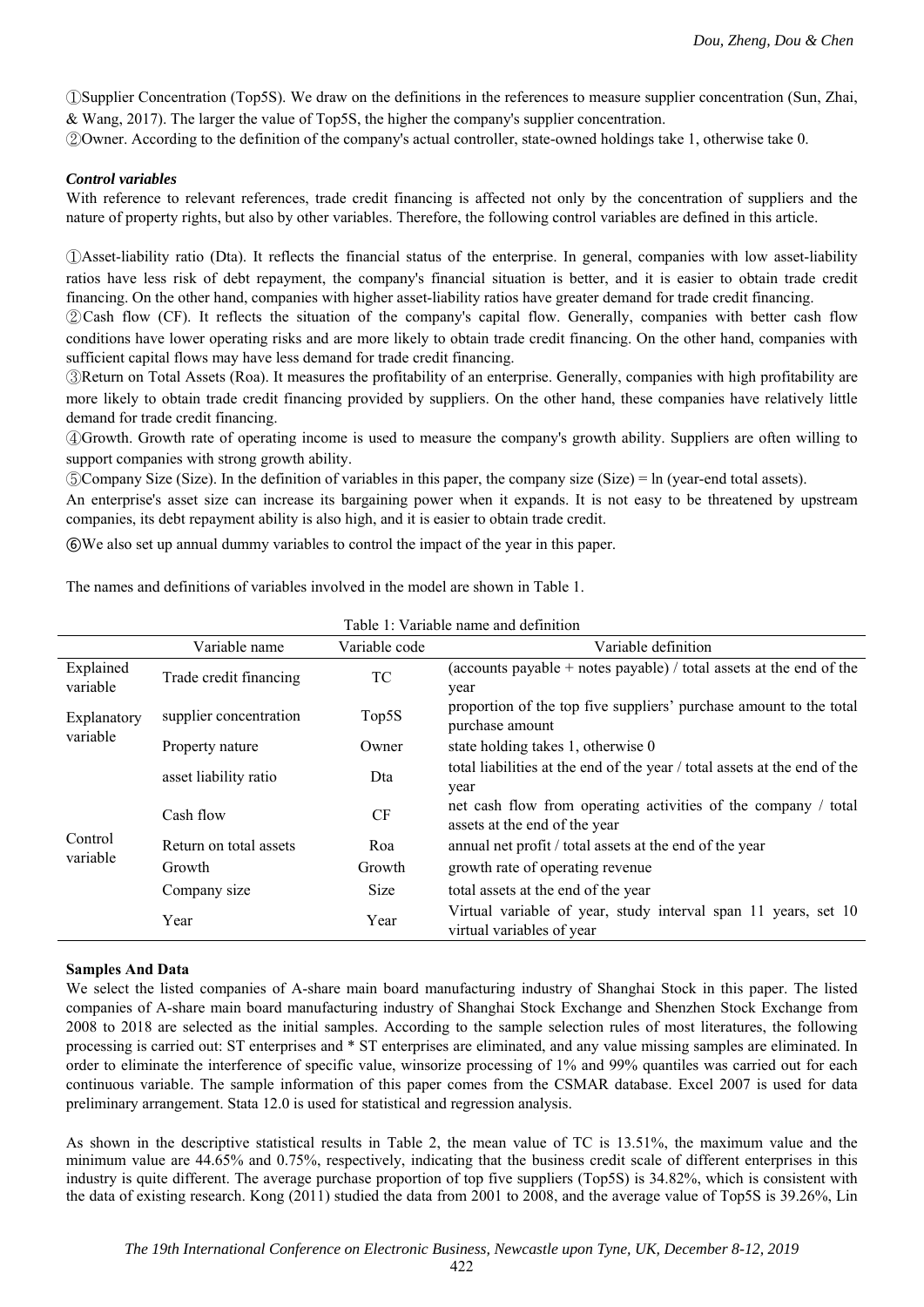(2014) took the data from 2001 to 2011 as the sample, and the average value of Top5S is 30.63%. In addition, the extreme values of Top5S are 91.58% and 6.30% respectively, indicating that there is a large gap in the dependence of different enterprises in the industry on suppliers.

| Table 2: Descriptive Statistics |         |         |         |           |         |  |
|---------------------------------|---------|---------|---------|-----------|---------|--|
| Name                            | Mean    | Std Dev | Median  | Min       | Max     |  |
| TC                              | 0.1351  | 0.0939  | 0.1133  | 0.0075    | 0.4465  |  |
| Top5S                           | 0.3482  | 0.1897  | 0.3061  | 0.0630    | 0.9158  |  |
| Dta                             | 0.4068  | 0.2079  | 0.3965  | 0.0467    | 0.9637  |  |
| CF                              | 0.0425  | 0.0678  | 0.0413  | $-0.1599$ | 0.2283  |  |
| Roa                             | 0.0441  | 0.0570  | 0.0414  | $-0.1843$ | 0.2113  |  |
| Growth                          | 0.1907  | 0.4116  | 0.1256  | $-0.5064$ | 2.6647  |  |
| Size                            | 21.7544 | 1.1633  | 21.6183 | 19.4985   | 25.2204 |  |

# **EMPIRICAL RESULTS AND ANALYSIS**

#### **Correlation Analysis**

By observing the Pearson correlation coefficients of 8 variables in Table 3, it can be found that Top5S, CF, ROA and TC have significant negative correlation; owner, DTA, growth and size have significant positive correlation with TC. The results of correlation analysis of supplier concentration are in line with the "opportunism" hypothesis. At the same time, the correlation coefficient of the 8 variables is small, the largest is only 0.4084, far less than 0.7, indicating that the possibility of collinearity among the variables is low. In order to control the interaction among variables, next section will continue to use multiple regression analysis to obtain more reliable conclusions.

Table 3: Correlation analysis results of each variable

|        | TC           | Owner        | Top5S         | Dta          | CF          | Roa           | Growth      | Size |
|--------|--------------|--------------|---------------|--------------|-------------|---------------|-------------|------|
| TC     |              |              |               |              |             |               |             |      |
| Owner  | $0.1777***$  | $\mathbf{1}$ |               |              |             |               |             |      |
|        | (0.0000)     |              |               |              |             |               |             |      |
| Top5S  | $-0.1325***$ | $-0.0623***$ | 1             |              |             |               |             |      |
|        | (0.0000)     | (0.0000)     |               |              |             |               |             |      |
| Dta    | $0.4983***$  | $0.3339***$  | $-0.1062***$  | 1            |             |               |             |      |
|        | (0.0000)     | (0.0000)     | (0.0000)      |              |             |               |             |      |
|        | $-0.0454***$ | $-0.0333***$ | $-0.0478***$  | $-0.1586***$ | 1           |               |             |      |
| CF     | (0.0000)     | (0.0000)     | (0.0000)      | (0.0000)     |             |               |             |      |
| Roa    | $-0.1435***$ | $-0.1910***$ | $-0.0348**$   | $-0.4052***$ | $0.4189***$ | 1             |             |      |
|        | (0.0000)     | (0.0000)     | 0.0004        | (0.0000)     | (0.0000)    |               |             |      |
| Growth | $0.0509***$  | $-0.0645***$ | 0.0047        | $0.0386***$  | $-0.0144$   | 0.2247        | 1           |      |
|        | (0.0000)     | (0.0000)     | (0.6525)      | (0.0000)     | (0.1253)    | $(0.0000)$ ** |             |      |
| Size   | $0.2310***$  | $0.3049***$  | $-0.2460$ *** | $0.4084***$  | $0.0589***$ | $-0.0295***$  | $0.0637***$ | 1    |
|        | (0.0000)     | (0.0000)     | (0.0000)      | (0.0000)     | (0.0000)    | (0.0003)      | (0.0000)    |      |

Note: \*\*\*, \*\*, and \* represent significant at  $1\%$ ,  $5\%$ , and  $10\%$  levels respectively; the data in brackets are P values

## **Regression Analysis**

Table 4 shows the regression analysis results of different sample groups. Among them, column (1), column (2) and column (3) respectively report the regression results of the whole sample enterprise group, state-owned enterprise group and non-stateowned enterprise group Top5S and TC, while column (4) reports the regression results of the whole sample Top5S, property right nature and TC.

From the data in column (1) of Table 4, it can be seen that the regression coefficient of Top5S is -0.0436, which is significantly different from 0 at the 1% level, indicating that with the strengthening of supplier concentration, the trade credit scale shows a significant downward trend, and hypothesis 1a is verified.

In order to test the impact of the nature of property rights, we divide the research samples into state-owned enterprise group and non-state-owned enterprise group according to the property rights differences in this paper. The regression coefficients of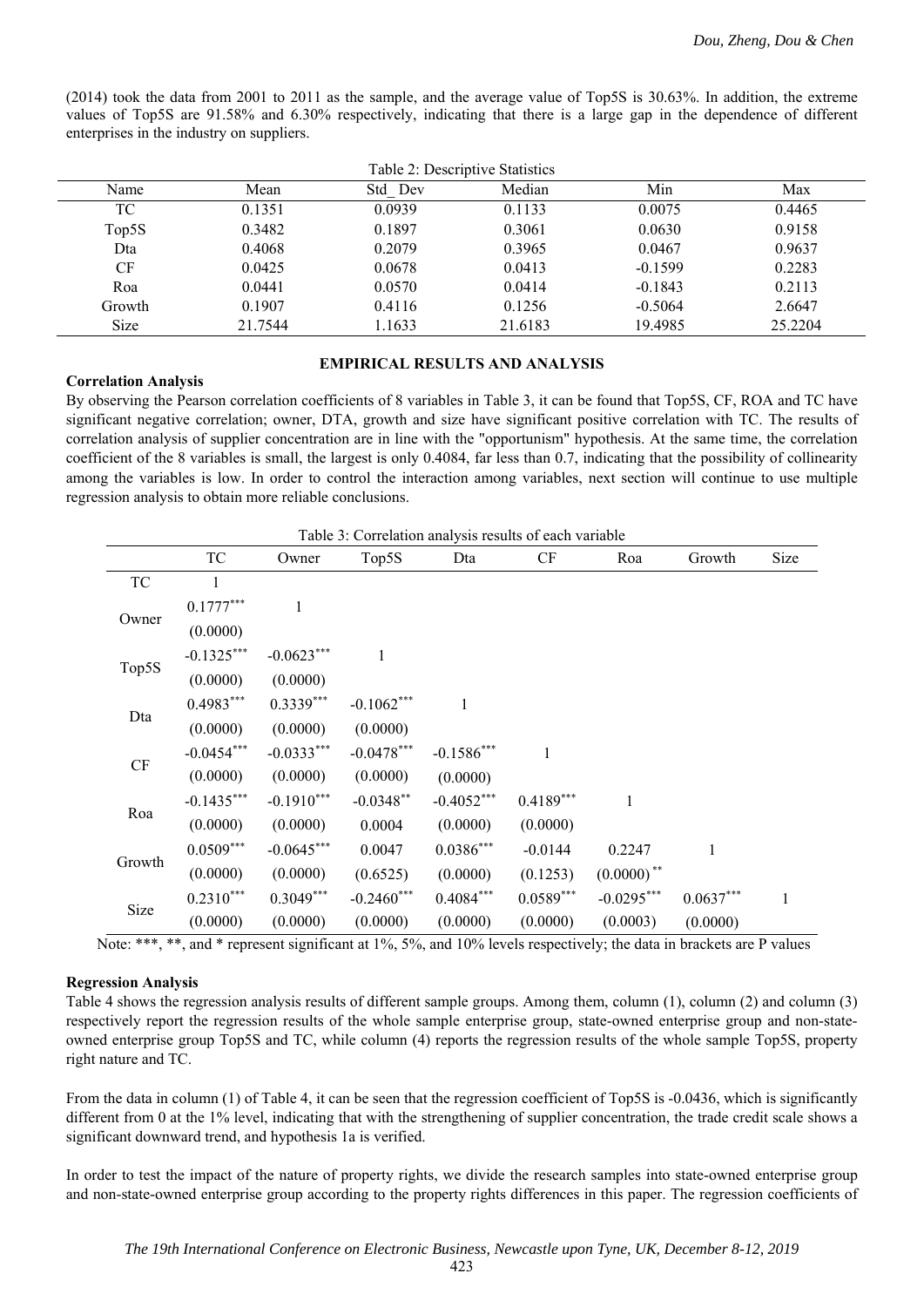the Top5S in column (2) and column (3) of Table 4 are -0.0417 and -0.0444 respectively, and the regression coefficients of the owner in column (4) are 0.0095, which are significant at the level of 1%, indicating that the supplier concentration has a greater impact on the trade credit of non-state-owned enterprises. Due to the natural differences of scale and resources, the financing mode of state-owned enterprises is larger than that of non-state-owned enterprises, and the cost of seeking and replacing supplier resources is lower than that of non-state-owned enterprises. Therefore, the scale and term of delayed payment will be less affected by the concentration of suppliers than that of non-state-owned enterprises. Hypothesis 2a is verified.

According to the data in column (4), it is found that the regression coefficients of the control variables DTA and ROA are both greater than 0, and are highly significant at the level of 1%, which indicates that the debt limit and profit level of the enterprise are high, and the business credit of the enterprise will be more. The regression coefficient of the control variable size is significantly negative at the level of 1%, indicating that the enterprise scale has a reverse effect on the trade credit line. This may be because large-scale customers have a wide range of financing channels, so the demand for trade credit financing is weak. The regression coefficients of CF and growth fail to pass the statistical significance test, which shows that cash flow and growth have no significant impact on business credit. Finally, R2 of the regression model is 0.2846, 0.2233, 0.2866 and 0.2846 respectively, which shows that the goodness of fit of the model is general. Considering that TC will also be affected by many factors such as the length of business operation, inventory turnover efficiency, industry status and national policy, the goodness of fit in this paper is understandable.

|                        |                 | Table 4: Regression analysis results |                     |                 |  |
|------------------------|-----------------|--------------------------------------|---------------------|-----------------|--|
|                        | (1) Full sample | (2) State-owned enterprise           | (3) Non-state-owned | (4) Full sample |  |
|                        |                 | sample                               | enterprise sample   |                 |  |
| Variable               | <b>TC</b>       | <b>TC</b>                            | <b>TC</b>           | <b>TC</b>       |  |
|                        | $-0.0436***$    | $-0.0417***$                         | $-0.0444***$        | $-0.0437***$    |  |
| Top5S                  | $(-8.65)$       | $(-3.72)$                            | $(-8.06)$           | $(-8.56)$       |  |
| Owner                  |                 |                                      |                     | $0.0095***$     |  |
|                        |                 |                                      |                     | (4.40)          |  |
|                        | $0.2616***$     | $0.2642***$                          | $0.2557***$         | $0.2572***$     |  |
| Dta                    | (44.07)         | (21.14)                              | (37.89)             | (42.45)         |  |
| $\mathrm{C}\mathrm{F}$ | 0.0209          | $-0.0365$                            | $0.0423**$          | 0.02136         |  |
|                        | (1.52)          | $(-1.04)$                            | (2.85)              | (1.37)          |  |
| Roa                    | $0.1077***$     | $0.1426***$                          | $0.1002***$         | $0.1143***$     |  |
|                        | (4.95)          | (3.21)                               | (4.02)              | (5.16)          |  |
|                        | 0.0032          | 0.0025                               | $-0.0058*$          | 0.0024          |  |
| Growth                 | (1.35)          | (0.48)                               | (2.23)              | (1.79)          |  |
| Size                   | $-0.0047***$    | $-0.0048$ **                         | $-0.00630***$       | $-0.0010^{***}$ |  |
|                        | $(-4.75)$       | $(-2.60)$                            | $(-5.03)$           | $(-5.29)$       |  |
| Year                   | control         | control                              | control             | control         |  |
| $_{\text{Cons}}$       | $0.1330***$     | $0.1344***$                          | $0.1690***$         | $0.0220***$     |  |
|                        | (6.25)          | (3.36)                               | (6.26)              | (6.65)          |  |
| N                      | 7428            | 2261                                 | 5046                | 7307            |  |
| Adj $R^2$              | 0.2846          | 0.2233                               | 0.2866              | 0.2846          |  |
| $\rm F$                | 226.93***       | 49.70***                             | $155.51***$         | $207.16***$     |  |

Note: T value in brackets,  $* P < 0.05$ ,  $* P < 0.01$ ,  $* * P < 0.001$ 

### **Robustness Test**

We use "(accounts payable + notes payable prepayment) / total assets at the end of the year" to replace the explained variable TC and test the robustness of the regression results of the model in this paper. According to table 5 robustness test data, it can be found that the regression results are consistent with the expectations, and the sign and correlation of each variable are consistent with the regression results in the previous section, indicating that the research conclusions are robust in this paper.

| Table 5: Robustness test results |                   |                   |                     |                   |  |
|----------------------------------|-------------------|-------------------|---------------------|-------------------|--|
|                                  | $(1)$ Full sample | (2) State owned   | (3) Non state owned | $(4)$ Full sample |  |
|                                  |                   | enterprise sample | enterprise sample   |                   |  |
| Variable                         |                   |                   |                     |                   |  |

*The 19th International Conference on Electronic Business, Newcastle upon Tyne, UK, December 8-12, 2019*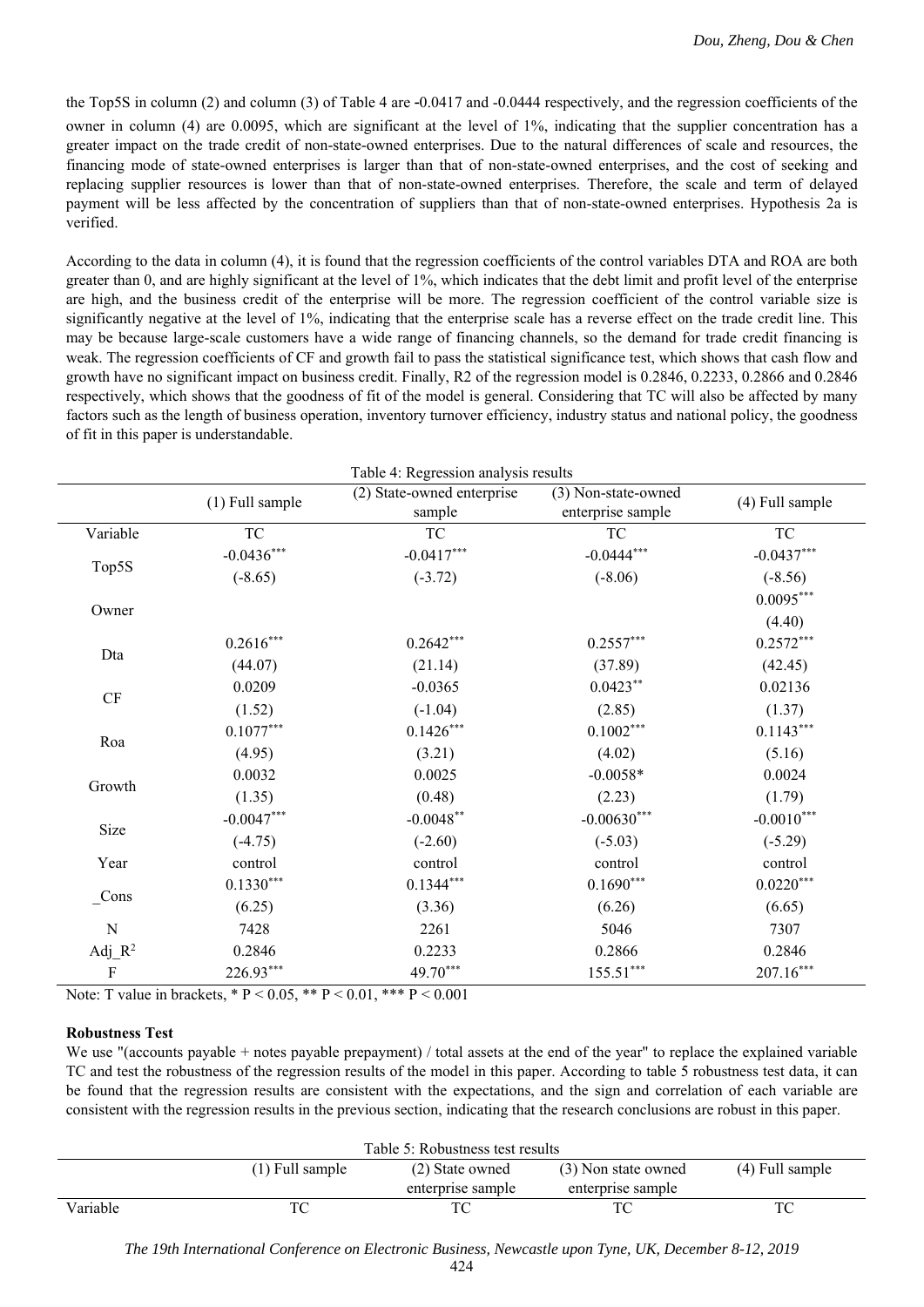|                           | (1) Full sample | (2) State owned   | (3) Non state owned | (4) Full sample |
|---------------------------|-----------------|-------------------|---------------------|-----------------|
|                           |                 | enterprise sample | enterprise sample   |                 |
|                           | $-0.0517***$    | $-0.0335***$      | $-0.0600***$        | $-0.0523***$    |
| Top5S                     | $(-9.70)$       | $(-2.89)$         | $(-10.08)$          | $(-9.67)$       |
| Owner                     |                 |                   |                     | $0.0109***$     |
|                           |                 |                   |                     | (4.75)          |
|                           | $0.2417***$     | $0.2360***$       | $0.2392***$         | $0.2369***$     |
| Dta                       | (38.44)         | (18.29)           | (32.83)             | (36.92)         |
| CF                        | $0.0843***$     | 0.0216            | $0.1093***$         | $0.0828***$     |
|                           | (5.16)          | (0.63)            | (5.93)              | (5.01)          |
| Roa                       | $0.0705***$     | $0.0962*$         | $0.0705***$         | $0.0780***$     |
|                           | (3.06)          | (2.10)            | (2.62)              | (3.33)          |
|                           | $-0.0002$       | 0.0010            | $-0.0024$           | $-0.0010$       |
| Growth                    | $(-0.09)$       | (0.19)            | $(-0.87)$           | $(-0.40)$       |
| Size                      | $-0.0046***$    | $-0.0037$ *       | $-0.0074***$        | $-0.0057***$    |
|                           | $(-4.46)$       | $(-2.01)$         | $(-5.45)$           | $(-5.27)$       |
| Year                      | Control         | Control           | Control             | Control         |
|                           | $0.1112***$     | $0.0902*$         | $0.1720***$         | $0.1312***$     |
| Cons                      | (4.94)          | (2.19)            | (5.90)              | (5.62)          |
| N                         | 7428            | 2261              | 5046                | 7307            |
| Adj $R^2$                 | 0.2458          | 0.1868            | 0.2485              | 0.2462          |
| $\boldsymbol{\mathrm{F}}$ | $185.88***$     | 39.70***          | 128.02***           | $170.14***$     |

Note: T value in brackets, \* P < 0.05, \*\* P < 0.01, \*\*\* P < 0.001

### **Conclusions**

## **CONCLUSIONS AND IMPLICATIONS**

Research at home and abroad shows that as an important partner or stakeholder, suppliers have an important impact on business performance, financial decision-making and risk level. Different from the previous literature, we analyze the economic consequences of supplier concentration from the perspective of trade credit financing scale, and considers the role of the nature of property rights in the relationship between the two in this paper. Based on the information of manufacturing listed companies of a shares in Shanghai and Shenzhen Stock Exchange from 2008 to 2018, we find that the stronger the concentration of suppliers, the less trade credit financing enterprises get in this research. This result more supports the opportunistic hypothesis, which is higher supplier concentration will aggravate the supplier's worry about the opportunistic behavior such as "rip off" and weaken their willingness to provide business credit financing to enterprises. It is also found that the negative impact of supplier concentration on trade credit financing of non-state-owned enterprises is stronger than that of state-owned enterprises.

### **Implications**

In view of the negative correlation between supplier concentration and business credit financing, enterprises should attach great importance to supplier relationship management from a strategic point of view. They should not only maintain friendly cooperation and co creation relationship with suppliers, but also prevent excessive dependence on monopoly suppliers, and increase opportunities for enterprises to be "ripped off" by suppliers. Considering that the negative correlation between the two has a stronger impact on non-state-owned enterprises, private enterprises should make good use of their existing trade credit advantages, increase innovation input, improve competitive advantage and bargaining power, strive to win the right to speak in the supply chain, improve the game ability of enterprises in the supply chain cooperation, and weaken the negative impact of supplier concentration on the business credit of enterprises.

### *Emphasis on supplier management*

Enterprises should pay attention to the management of supplier relationships. Stable supplier relationships can reduce transaction costs for enterprises, but excessive supplier concentration can lead to excessive reliance on individual suppliers, which virtually increases their own operating risks. Therefore, enterprises must not only ensure a stable cooperative relationship with suppliers, but also appropriately reduce the degree of dependence on individual large suppliers to prevent the sudden occurrence of out-of-stock and quality problems of individual suppliers causing problems in their own operations. Improve your bargaining power and avoid accepting harsh payment terms in the face of threats from suppliers. At the same time, according to the full sample analysis results of Shanghai and Shenzhen A-share listed manufacturing companies, Top5S and TC show a significant negative correlation. TCs of non-state-owned enterprises are more susceptible to Top5S than TCs of state-owned enterprises, and the regression results of the relationship between TC and Top5S and the nature of property rights have a high economic significance ( $P \le 0.001$ ). Based on this reality, companies should face up to their position when dealing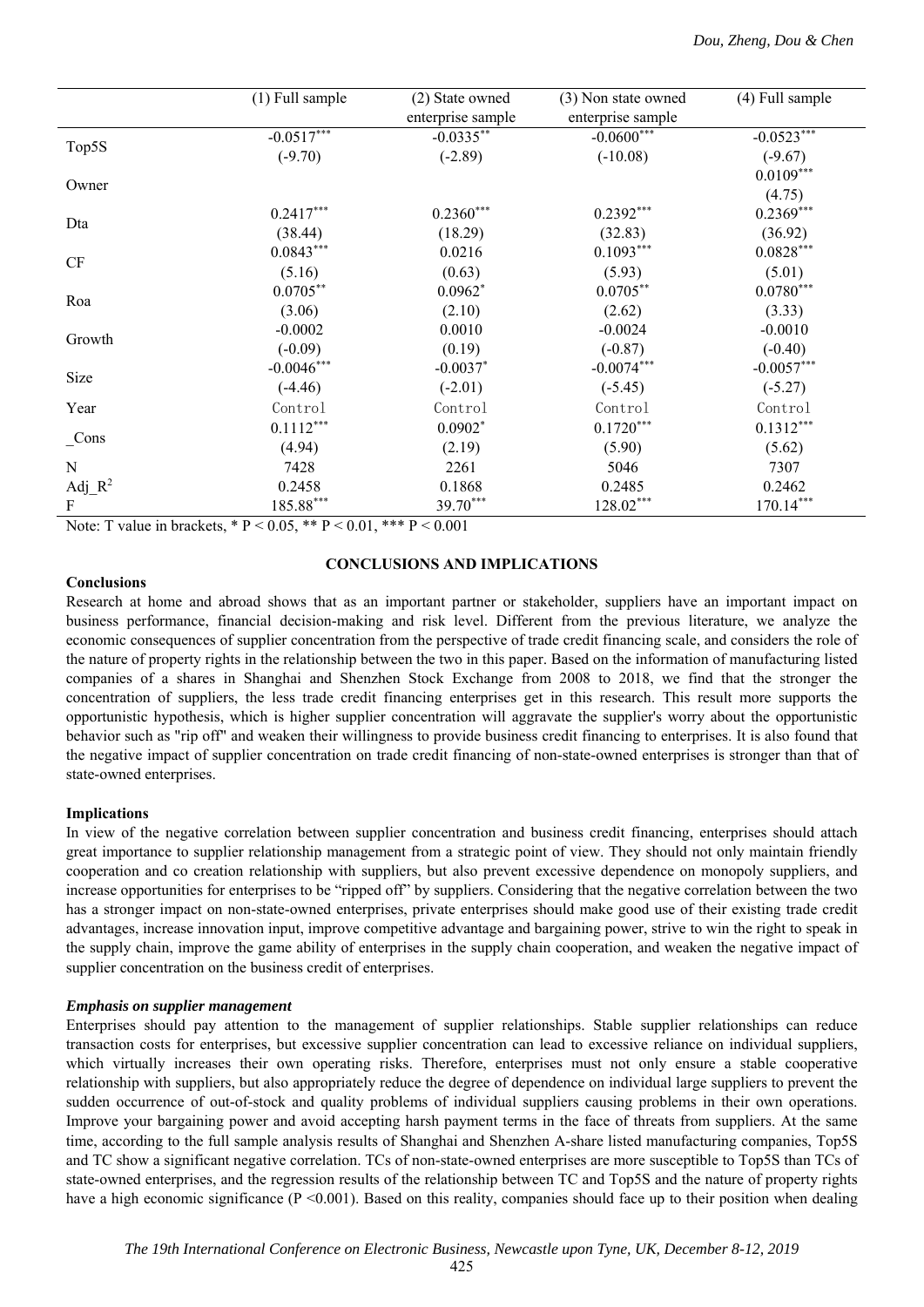with suppliers. When the supplier is in a relatively strong position, the company should not require the supplier to provide excessive trade credit, because the supplier is likely to the cost of excessive trade credit supply is passed on to other related costs. Such behaviors will weaken the cooperative relationship between the company and the supplier, which will adversely affect the company itself.

### *Focus on improving profitability*

Enterprises should improve their own strength and increase the company's profitability. According to the research results in this paper, the Roa index is significantly positively correlated with TC, indicating that enterprises can obtain more trade credit financing under the condition of increasing their own profitability. However, among Shanghai and Shenzhen A-share listed manufacturing companies, there are still many companies with negative Roa, such as -18.43% for Chunlan and -18.39% for Cangzhou Dahua. These negative Roa reflect the poor performance of enterprises in comprehensive utilization of assets. Such enterprises should pay attention to the company's operation and management, control costs, allocate assets reasonably, and avoid problems such as excess capacity. The company has improved the company's profitability, and to a certain extent, it can increase the amount of trade credit financing that it can obtain from upstream companies. At the same time, when the amount of trade credit financing obtained by an enterprise increases, the company can use more liquid funds, which is more conducive to the expansion of production and asset utilization efficiency, and ultimately to the company's profitability.

#### *Maintain proper capital structure*

While paying attention to short-term financing obtained from suppliers, enterprises should also pay attention to changes in bank credit policies. In April, the junior high school office and the state-run office put forward further guidance on the difficulty of financing for enterprises. The difficulty for private enterprises to obtain financing from banks will continue to decrease. Broadening the financing channels of enterprises can lay a solid foundation for their long-term development. According to the research results in this paper, Dta and TC are significantly positively correlated, indicating that the proper use of debt financing methods can improve the TCs obtained by enterprises. According to the sample data selected in this article, many companies did not make good use of bank loans, such as Fu'an Pharmaceutical, Xinwei Telecom, and Jiangnan High Fiber. The Dta was only 4.67%. These enterprises operate very conservatively and do not exert the role of financial leverage, which is not conducive to the expansion of production and technology development of enterprises to a certain extent. Such enterprises can properly pay attention to bank credit while seeking trade credit financing from upstream, so that the company can obtain sufficient liquidity and obtain better operating results. Of course, the Dta should not be too high. Too many companies will raise financial risks and increase repayment pressure. Too much interest expenses will also affect the business efficiency of the company. The huge repayment pressure may even cause the company to suddenly die.

#### **ACKNOWLEDGMENT**

This work was financially supported by grant JCYJ201622 of basic research project of Nanjing Institute of Technology: Research on optimization and decision making of online supply chain financing research in the "Internet +" era, China; CKJB201805 of general program I of innovation fund of Nanjing Institute of Technology: Research on the function dissimilation and governance mechanism of capital market in Enterprise Group, China; 19SCB-015 of finance development special fund project of applied research fine engineering of social sciences of Jiangsu province: Research on the realization path of "going out" of private enterprises in Jiangsu province with digital supply chain finance precision service under the strategy of "one belt and one way".

#### **REFERENCES**

- Annalisa, F. & Klaas, M. (2013). Do firms use the trade credit channel to manage growth? J*ournal of Banking & Finance*, *37*(8), 3035-3046. doi: org/10.1016/j.jbankfin.2013.02.013
- Bao, Q. & Zhao, X.Y. (2016). Property right nature, supplier relationship and company risk. *Journal of Zhongnan University of Economics and Law*, (3), 117-123.(in Chinese)
- Cao, X. & Kuang, X.P. (2013). Institutional environment and effectiveness of trade credit financing. *Contemporary Finance and Economics*, (5), 115-128. (in Chinese)
- Chludek, A. (2011). A note on the price of trade credit. *Managerial Finance*, *37*(6), 565- 574. doi: org/10.1108/03074351111134754
- Daniela, F. & Leora, F.K. (2016). Bargaining power and trade credit. *Journal of Corporate Finance*, *41*, 66-80. doi: org/10.1016/j.jcorpfin.2016.07.001
- Dou, Y.Q., Bai, S.B. & Wu, W.J. (2014). Financing coordination mode and operating mechanism in supply chain of cash constraint of small and micro businesses----Based on functionality value perspective of the core business. *Technology Economy and Management Research*, (6), 114-118.
- Dou, Y.Q. & Zhu, J.F. (2012). Optimization decision on supply chain finance under asymmetric information. *Management Review, 24* (9), 170-176. doi: 10.14120/j.cnki.cn11-5057/f.2012.09.016
- Gerard, M., Teresa, H. & Ronan, P. (2018). European trade credit use and SME survival, *Journal of Corporate Finance*, *49*,81-103. doi: org/10.1016/j.jcorpfin.2017.12.005